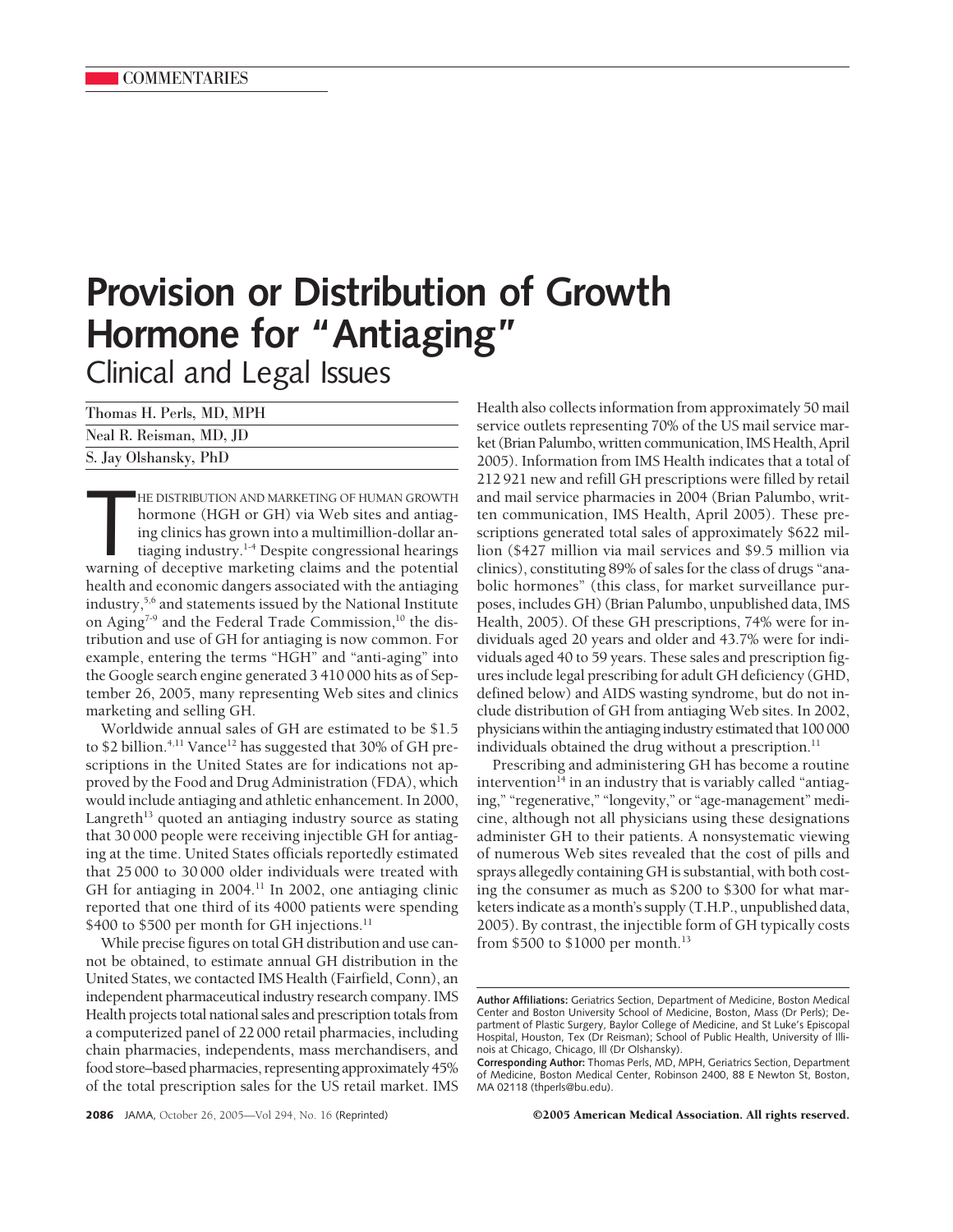## **Clinical Effects of GH**

Growth hormone has been documented to improve some measures of body composition, including increased muscle mass, reduced total body fat, improved skin elasticity, and reduced rate of bone demineralization,<sup>15</sup> but without positive effects on strength, functional capacity, or metabolism.15-19 Furthermore, the positive effects may be shortlived: in a study of 148 patients with adult GHD (defined below), the modest beneficial effects on body composition (eg, 5% increase in lean body mass) disappeared for most individuals after 24 months of treatment, and 38% of study participants dropped out because of lack of subjective improvement.20 In addition, the healthy lifestyle that patients who receive injectible GH are often encouraged to adopt, rather than the GH itself, may contribute to changes in body composition.

Growth hormone is associated with substantial adverse effects. In a clinical trial of healthy women (n=57) and men (n=74) aged 65 to 88 years, GH administered subcutaneously at an initial dose of 30 µg/kg, 3 times per week, then reduced to 20 µg/kg, was associated with carpal tunnel syndrome in 38% of women vs 7% of those taking placebo, and in 24% of men vs 0% taking placebo; edema in 39% of women (0% for placebo) and 30% of men (12% for placebo); and arthralgias in 46% of women (7% for placebo) and 41% of men (0% for placebo). Eighteen men treated with GH developed glucose intolerance or diabetes compared with 7 men in the nontreatment group.<sup>17</sup>

In a placebo-controlled clinical trial of GH (0.1 mg/kg/d of GH) for AIDS wasting syndrome in 510 patients, the most common reasons for dose reduction and/or drug discontinuation were arthralgia, myalgia, edema, carpal tunnel syndrome, and elevated glucose and triglyceride levels, with 36% of individuals reporting arthralgias (vs 11% of those taking placebo), 30% reporting myalgias (12% for placebo), and  $26\%$  reporting peripheral edema (3% for placebo).<sup>21</sup> Because of these high rates of adverse effects,<sup>22</sup> nonsustained improvements in quality of life<sup>23,24</sup> and anabolic effects,  $24,25$ and the drug's high cost, even the treatment of AIDS wasting syndrome with GH has little support.<sup>23,26,27</sup> The doses used in these studies are similar to those suggested by antiaging Web sites selling GH.

Another concern is the possibility of an increased cancer risk with long-term GH treatment<sup>28</sup> and the potentiating effects of insulin-like growth factors (IGFs) on cancer.<sup>29</sup> Mukhina et al<sup>30</sup> reported that autocrine production of GH by mammary carcinoma cells facilitates cellular growth and suggested that such growth may be sufficient to cause breast carcinoma to become invasive and metastatic.

To our knowledge, no studies have assessed long-term efficacy or safety of GH administration as an antiaging intervention in humans. Proponents of GH claim that aging is caused by an age-related decline in GH levels and therefore GH supplementation can stop or reverse aging,<sup>3,14</sup> but scientific findings counter or fail to support this hypothesis. Transgenic mice that produce supraphysiological levels of GH for their age have markedly reduced life spans and experience premature onset of age-related cognitive changes.31 Rats with adult-onset GHD and decreased IGF-1 levels have a 30% decrease in tumor incidence and a 16% decrease in disease burden.32 Growth hormone–resistant and GH-deficient mutant mice experience substantially increased life spans.33

## **Legal Distribution of GH in the United States**

As is the case for anabolic steroids, the legal provision and distribution of GH is narrowly defined. In 1988 and again in 1990, Congress amended the Food, Drug, and Cosmetic Act (FDCA) to enact more stringent controls with higher penalties for offenses involving the distribution of anabolic steroids and HGH [codified at 21 USC  $\S 333(e)(1)$ ].<sup>34</sup> In 1993, the provisions outlawing the distribution of specifically growth hormone were recodified as 21 USC §333(f) (pursuant to PL No. 103-80, §3(e), 107 Stat 775). Section 303  $(f)(1)$  of the FDCA permits distribution of HGH in connection with (1) "treatment of a disease" or (2) "other recognized medical condition" that has been authorized by the Secretary of Health and Human Services.<sup>34,35</sup> Provision of GH is legal for children with short stature (defined as a height  $>2$ SDs below the mean for the child's age and sex) who have GHD, poor growth due to renal failure, Turner syndrome, or Prader-Willi syndrome, and for children small for gestational age (children who at birth were 2 SDs below the mean for weight or length or both who maintain a small body size beyond the age of 2 years)<sup>36</sup> and for idiopathic short stature<sup>37</sup> (defined as height  $>$  2.25 SDs below the mean for age and sex, or the shortest 1.2% of children).<sup>38,39</sup>

In adults, the FDA has stated that distribution of GH is legal for only 2 conditions (S. Silverman, Director, Division New Drugs and Labeling Compliance, FDA, written communication, 2005 [may be viewed at http://www.bumc .bu.edu/centenarian]): wasting syndrome of AIDS (this does not include lipodystrophy<sup>26</sup>) and GHD, the latter of which must meet 2 diagnostic criteria<sup>40</sup>: biochemical diagnosis of adult GHD by means of a subnormal response to the standard growth hormone stimulation test (peak GH, <5.0 ng/ L); and patients who have adult GHD either alone or with multiple hormone deficiencies (hypopituitarism) as a result of pituitary disease, hypothalamic disease, surgery, radiation therapy, or trauma or patients who were GH deficient during childhood.

The stimulation test for GHD is performed with GHreleasing hormone (or factor), arginine, glucagon, or insulininduced hypoglycemia. Only 1 case per 10 000 adults per year meet these criteria for the diagnosis of GHD; 3 cases per 10 000 also include adults who received GH treatment as children.<sup>41</sup> The prevalence of adult GHD in the United States is estimated to be 50 000, and the incidence is approximately 6000 per year, but a substantial portion of adults with GHD are not currently being treated with GH.<sup>41</sup> Mea-

©2005 American Medical Association. All rights reserved. (Reprinted) JAMA, October 26, 2005—Vol 294, No. 16 **2087**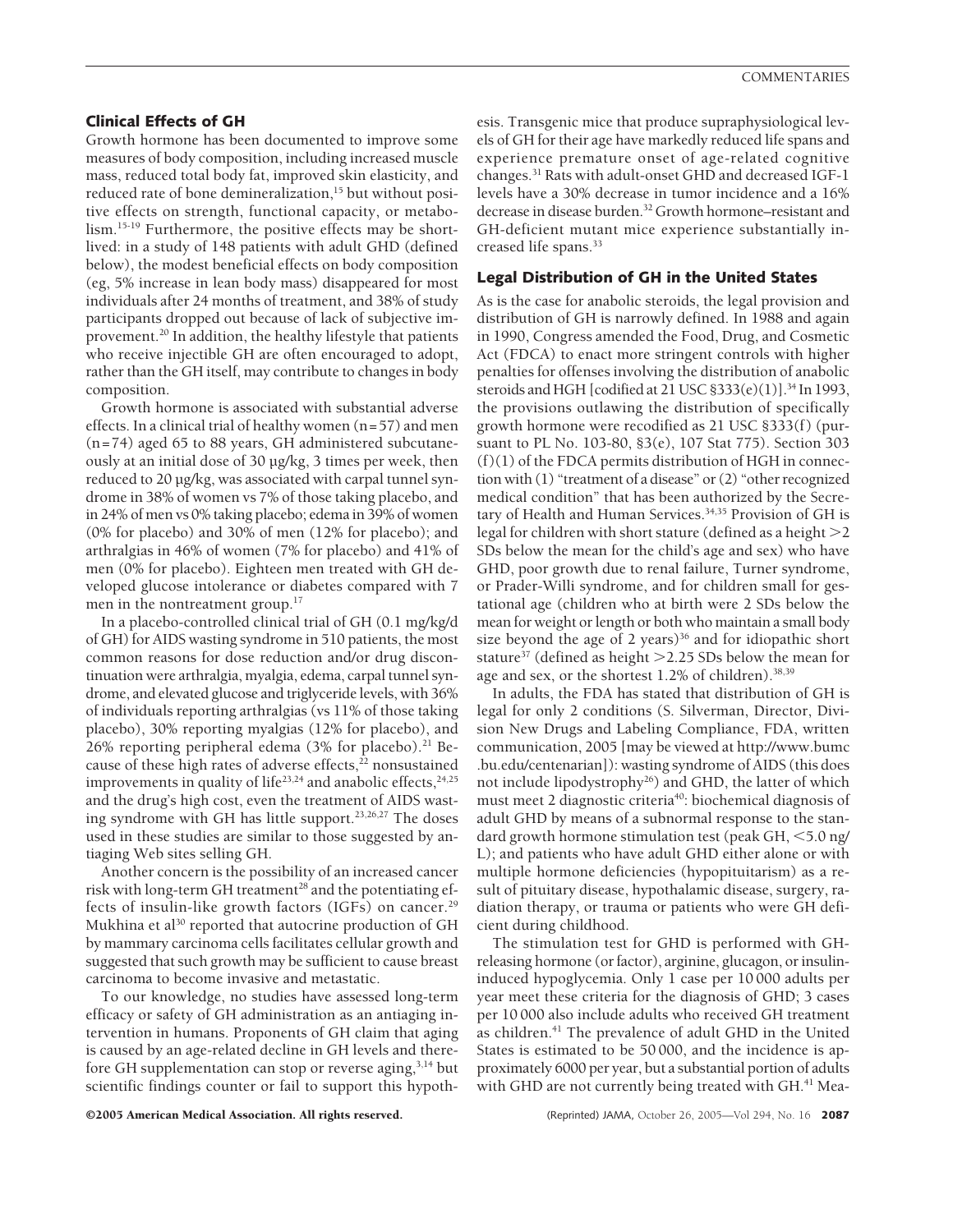### COMMENTARIES

surement of IGF-1 levels (a proxy for GH levels) in older adults, when demonstrated to be lower than that of young adults, does not constitute a scientific<sup>39,42</sup> or legally<sup>40</sup> accepted diagnosis of GHD.

# **Marketing and Distribution of GH for Antiaging**

In the United States, GH is commonly marketed, distributed, and prescribed for antiaging under the pretext of "offlabel use.<sup>"14</sup> However, off-label distribution or marketing of GH to treat aging or aging-related conditions is illegal. Unlike most FDA-approved medications, GH can only be distributed for indications specifically authorized by the Secretary of Health and Human Services<sup>35</sup>—aging and its related disorders are not among such indications.<sup>43,44</sup> Furthermore, the FDA has clearly indicated that GH is not a dietary supplement.<sup>43</sup> Growth hormone was approved as a drug by the FDA in 1940<sup>43</sup> prior to enactment of the 1994 Dietary Supplements Health and Education Act and, because it is a drug, it cannot be classified as a dietary supplement.<sup>43</sup> In addition, dietary supplements must be intended for ingestion.45 The FDCA defines the term "dietary supplement" in 21 USC 321  $(ff)(2)(A)(i)$  to mean a product that is "intended for ingestion." Consequently, a product that is not intended for ingestion cannot meet the definition of a dietary supplement.<sup>44</sup> Growth hormone is bioavailable only in injectible form, and therefore this is another reason why it cannot be classified as a dietary supplement.<sup>39</sup>

The FDA's position on the illegality of distributing GH as an antiaging treatment is conveyed in warning letters to Web sites marketing GH<sup>43,44</sup> (other warning letters can be viewed at: http://www.fda.gov/foi/warning.htm and entering the term "growth hormone"). The penalties chapter of the FDCA states under section 303  $[333]^{35}$ :

 $(f)(1)$  Except as provided in paragraph  $(2)$ , whoever knowingly distributes, or possesses with intent to distribute, human growth hormone for any use in humans other than the treatment of a disease or other recognized medical condition, where such use has been authorized by the Secretary of Health and Human Services under section 505 and pursuant to the order of a physician, is guilty of an offense punishable by not more than 5 years in prison, such fines as are authorized by title 18, or both.

(2) Whoever commits any offense set forth in paragraph (1) and such offense involves an individual under 18 years of age is punishable by not more than 10 years imprisonment, such fines as are authorized by title 18, or both.

(3) Any conviction for a violation of paragraphs (1) and (2) of this subsection shall be considered a felony violation of the Controlled Substances Act for the purposes of forfeiture under section 413 of such Act.

(4) As used in this subsection the term "human growth hormone"' means somatrem, somatropin, or an analogue of either of them.

(5) The Drug Enforcement Administration is authorized to investigate offenses punishable by this subsection.

The penalties for distribution or provision of GH for antiaging purposes are substantial. Per the FDA's letter to Dr Perls: "Section 303 provides for up to five years in prison, or ten years if the offense involves a minor. It also permits

courts to impose fines of up to \$250 000 for an individual or \$500 000 for an organization, or alternatively, twice the gross gain or loss from the offense (see 18 USC § 3571), as well as forfeiture of property used in or derived from violations of the HGH law." (S. Silverman, Director, Division New Drugs and Labeling Compliance, FDA, written communication, 2005 [may be viewed at http://www.bumc.bu .edu/centenarian]).

Those who distribute GH via the Internet violate another law. Per the FDCA, GH must be prescribed by a physician who, "based upon an individualized determination of a proper course of treatment, authorizes the drug's distribution to a patient under his supervision"34 (see also 21 USC § 353[b][1][B]).<sup>46</sup> Review of numerous Web sites that sell GH reveals either no steps taken to provide such supervision, or in the case of those who claim to provide supervision, the law may still be violated if the supervising physician never meets the patient (examples available on request). Distributing drugs such as anabolic steroids or GH in this manner is termed "misbranding," a practice that in other contexts has resulted in the prosecution and conviction of laypersons, pharmacists, and physicians as a felony.34

Common marketing practices regarding GH and related products may also be illegal. In a recent case brought before the US District Court by the Federal Trade Commission (FTC) regarding a defendant selling products claimed to contain GH,<sup>47</sup> the FTC stated several claims that illustrate findings that can lead to fines and disciplinary action:

1. "The dissemination of false advertisement for the purpose of inducing the purchase of a drug or device pursuant to 15 USC § 52(a) is an unfair or deceptive practice within the meaning of 15 USC  $\S$  45(a)."

2. "The defendant deceptively promotes and sells HGH products with claims that are wholly false and cannot be substantiated."

3. "The defendant's claims are false and cannot be substantiated with competent scientific evidence."

Searching the Internet, numerous law-related Web sites, and specifically the FDA and US Department of Justice Web sites, reveals examples of lawsuits pertaining to distribution of GH for "antiaging." Misleading claims led one company to voluntarily destroy \$515 000 worth of its HGH product.<sup>48</sup> Another company pleaded guilty to the felony charge of illegally distributing GH without physicians' orders, paid a \$500 000 criminal fine, and forfeited \$1.25 million in profits made in sales of approximately 100 000 bottles of its GH oral spray.49 Two Oregon physicians were prosecuted by the Oregon attorney general, with the assistance of the FDA and the US Department of Justice, for misrepresenting GH to consumers "as a harmless panacea for the effects of aging" while prescribing, promoting, and selling GH at their clinic and via the Internet.50,51 Two Florida businesses, named in an FTC complaint along with 2 individuals involved in the businesses, including one who is a physician, "agreed to a federal court order requiring them to pay up to \$20 million in

**2088** JAMA, October 26, 2005—Vol 294, No. 16 (Reprinted) ©2005 American Medical Association. All rights reserved.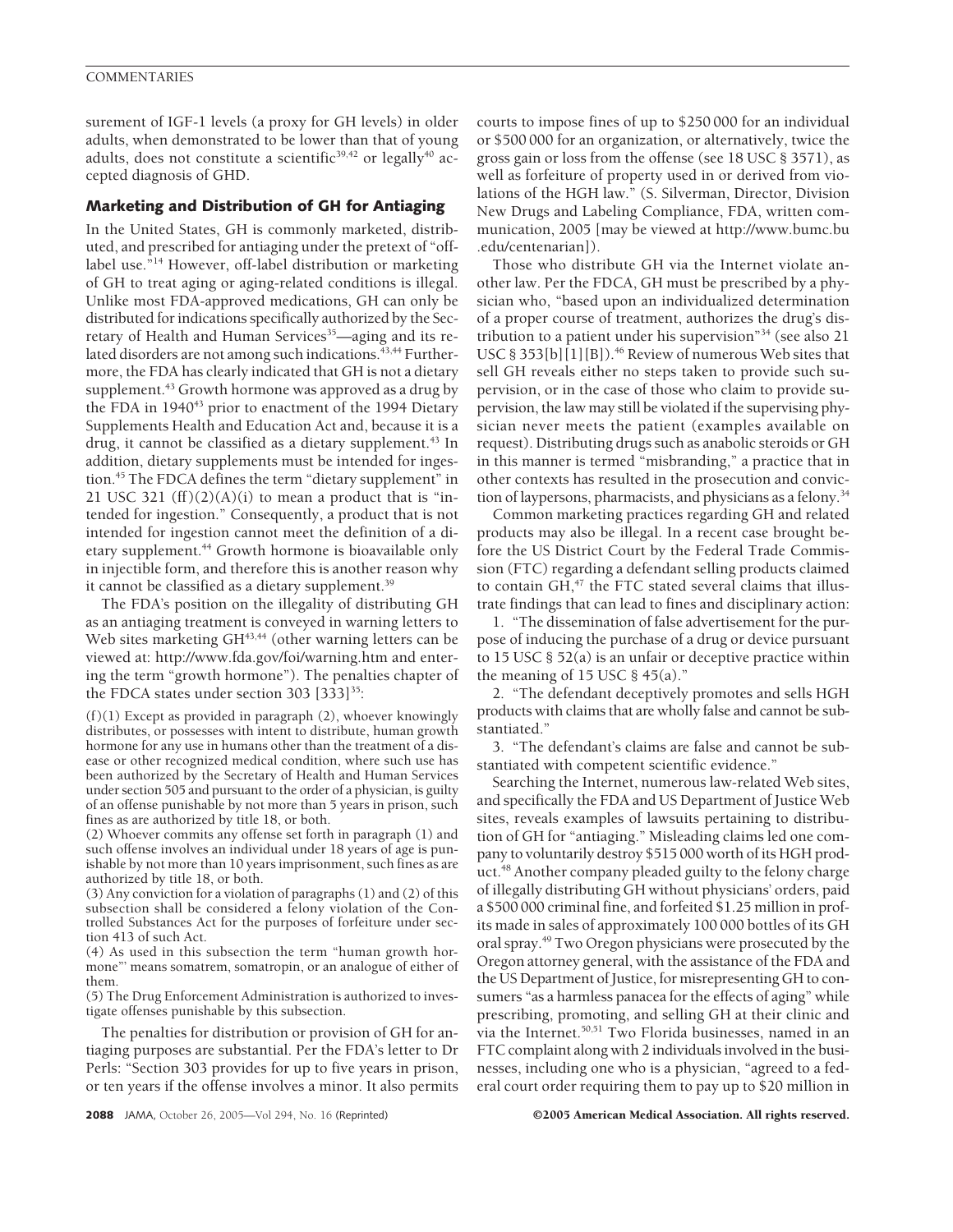consumer redress—the largest monetary judgment ever obtained in an FTC health fraud case—to settle charges that they deceptively claimed that their pills and sprays would increase consumers' human growth hormone (HGH) levels and provide anti-aging benefits."52 The FTC indicated that the total sales of their products, including the dietary supplement "ultimate HGH" and the sublingual sprays "Master HGH" and "Super HGH" exceeded \$70 million. Importation and distribution of counterfeit GH has also been prosecuted.53-55

## **Responsibilities Regarding GH**

Physicians and other health care professionals should be aware that current law explicitly prohibits the distribution of GH except for clearly and narrowly defined indications. Distribution for other uses, or off-label use, such as for antiaging, age-related conditions, and enhancing athletic performance, are illegal.<sup>2,35,43,45</sup> Although GH is not a schedule III drug, section 303 [333] f(5) of the FDCA clearly provides the Drug Enforcement Administration with the responsibility of enforcing the laws governing human GH.<sup>35</sup>

Given the clinical concerns and the legal issues involved, we believe that physicians or other persons who currently market, distribute, or administer GH to their patients for any reason other than the well-defined approved (ie, legal) uses of the drug, should not do so. Pharmaceutical companies that manufacture GH should play a more effective role in making physicians and the public aware of the circumstances in which the marketing and distribution of GH are legal and illegal. Federal and state agencies should be allocated resources to better deal with the illegal distribution of GH. Finally, the FDA and professional and lay organizations are in excellent positions to conduct awareness campaigns to educate physicians and the public about the legal and medical ramifications of GH use for antiaging.

**Disclosure:** Drs Perls and Olshansky report that they are defendants in a lawsuit brought against them by the American Academy of Anti-Aging Medicine and others.

**Funding/Support:** Dr Perls is a Paul Beeson Career Development Award in Aging Research awardee (The American Federation of Aging Research and the Alliance for Aging Research). Dr Olshansky was supported by award K02 AG00785-05 from the National Institute on Aging and Boston University School of Medicine's Evans Medical Foundation.

**Role of the Sponsors:** The funding organizations played no role in the collection, management, analysis, and interpretation of the data; or in the preparation, review, or approval of the manuscript.

**Acknowledgment:** Dr Olshansky would like to thank his Epidemiology 400 class, fall 2004, for comments received during a classroom discussion on this topic. The authors also thank Leslie Smoot, MD, Mitchell Harman, MD, PhD, and Stephen Barrett, MD, for their insightful comments.

#### **REFERENCES**

**1.** Mehlman MJ, Binstock RH, Juengst ET, Ponsaran RS, Whitehouse PJ. Antiaging medicine: can consumers be better protected? *Gerontologist*. 2004;44:304- 310.

**2.** Perls T. Anti-aging quackery: human growth hormone and tricks of the trade more dangerous than ever. *J Gerontol A Biol Sci Med Sci*. 2004;59:682-691. **3.** Rothenberg R, Becker K. *Forever Ageless*. Encinitas: California Healthspan Institute; 2001.

**4.** Bibby K, Davis J, Jones C. Biopharmaceuticals—moving to centre stage. *Bio-People* North American Biotechnology Industry and Suppliers' Guide, IMS Global

Consulting Web site. Available at: http://www.imshealth.com/vgn/images/portal /cit\_40000873/43028586Bio\_Moving\_to\_Centre\_Stage.pdf. 2003. Accessibility verified September 21, 2005.

**5.** US House of Representatives, Select Committee on Aging, Subcommittee on Health and Long-Term Care. *Quackery: A \$10 Billion Scandal* . Washington, DC: US Government Printing Office; 1984. Publication No. 98-435.

**6.** US Senate Special Committee on Aging. *Swindlers, Hucksters and Snake Oil Salesman: Hype and Hope Marketing Anti-Aging Products to Seniors*. 107th ed. Washington, DC: US Government Printing Office; September 10, 2001.

**7.** Press release: growth hormone, sex steroid combination "not ready for prime time." National Institute on Aging Web site. Available at: http://www.nia.nih.gov /NewsAndEvents/PressReleases/PR20021112GrowthHormone.htm. November 12, 2002. Accessibility verified September 26, 2005.

**8.** Sullivan M. "Anti-aging" hormones promise youth but remain unproven. National Institutes of Health Web site. Available at: http://www.nih.gov/news /HealthWise/Jan98/story3.htm. January 1998. Accessibility verified September 26, 2005.

**9.** Pills, patches, and shots: can hormones prevent aging? Age Page. National Institute on Aging Web site. Available at: http://www.niapublications.org/engagepages /pills.asp. January 2005. Accessibility verified September 26, 2005.

**10.** "HGH" pills and sprays: human growth hype? FTC Consumer Alert. Federal Trade Commission Web site. Available at: http://www.ftc.gov/bcp/conline/pubs /alerts/hghalrt.pdf. June 8, 2005. Accessibility verified September 26, 2005.

**11.** Kaufman M. Growth hormone alters aging: study shows risks include diabetes, carpal tunnel syndrome. *Washington Post*. November 13, 2002:A2.

**12.** Vance M. Retrospective: can growth hormone prevent aging? *N Engl J Med*. 2003;348:779-780.

**13.** Langreth R. Sweet syringe of youth. Forbes.com Web site. Available at: http: //www.forbes.com/global/2000/1211/0325134a.html. December 11, 2000. Accessibility verified September 21, 2005.

**14.** Lyle WG; Plastic Surgery Educational Foundation Data Committee. Human growth hormone and anti-aging. *Plast Reconstr Surg*. 2002;110:1585-1589.

**15.** Harman SM, Blackman MR. Use of growth hormone for prevention or treatment of effects of aging. *J Gerontol A Biol Sci Med Sci*. 2004;59:652-658.

**16.** Lange KH, Andersen JL, Beyer N, et al. GH administration changes myosin heavy chain isoforms in skeletal muscle but does not augment muscle strength or hypertrophy, either alone or combined with resistance exercise training in healthy elderly men. *J Clin Endocrinol Metab*. 2002;87:513-523.

**17.** Blackman MR, Sorkin JD, Münzer T, et al. Growth hormone and sex steroid administration in healthy aged women and men: a randomized controlled trial. *JAMA*. 2002;288:2282-2292.

**18.** Marcus R, Holloway L, Gilliland L, Baylink DJ, Hintz RL, Sherman BM. Effects of short term administration of recombinant human growth hormone to elderly people. *J Clin Endocrinol Metab*. 1990;70:519-527.

**19.** Papadakis MA, Grady D, Black D, et al. Growth hormone replacement in healthy older men improves body composition but not functional ability. *Ann Intern Med*. 1996;124:708-716.

**20.** Verhelst J, Abs R, Vandeweghe M, et al. Two years of replacement therapy in adults with growth hormone deficiency. *Clin Endocrinol (Oxf )*. 1997;47:485-494. **21.** Serostim LQ [somatropin (rDNA origin) injection] description. MedWatch. US

Food and Drug Administration Web site. Available at: http://www.fda.gov /medwatch/SAFETY/2005/Feb\_PI/Serostim%20LQ\_PI.pdf. April 15, 2005. Accessibility verified September 21, 2005.

**22.** Koutkia P, Canavan B, Breu J, Torriani M, Kissko J, Grinspoon S. Growth hormone-releasing hormone in HIV-infected men with lipodystrophy: a randomized controlled trial. *JAMA*. 2004;292:210-218.

**23.** Waters D, Danska J, Hardy K, et al. Recombinant human growth hormone, insulin-like growth factor 1, and combination therapy in AIDS-associated wasting: a randomized, double-blind, placebo-controlled trial. *Ann Intern Med*. 1996; 125:865-872.

**24.** Schambelan M, Mulligan K, Grunfeld C, et al. Recombinant human growth hormone in patients with HIV-associated wasting: a randomized, placebocontrolled trial. *Ann Intern Med*. 1996;125:873-882.

**25.** Lee PD, Pivarnik JM, Bukar JG, et al. A randomized, placebo-controlled trial of combined insulin-like growth factor 1 and low dose growth hormone therapy for wasting associated with human immunodeficiency virus infection. *J Clin Endocrinol Metab*. 1996;81:2968-2975.

**26.** Roehr B. The many faces of human growth hormone. *BETA*. 2003;15:12-16. **27.** James J. Involuntary weight loss: interview with Lisa Capaldini, MD. *AIDS Treat News*. 2005;411:2-3.

**28.** Swerdlow AJ, Higgins CD, Adlard P, Preece MA. Risk of cancer in patients treated with human pituitary growth hormone in the UK, 1959-85: a cohort study. *Lancet*. 2002;360:273-277.

**29.** Yu H, Rohan T. Role of the insulin-like growth factor family in cancer development and progression. *J Natl Cancer Inst*. 2000;92:1472-1489.

**30.** Mukhina S, Mertani HC, Guo K, Lee K-O, Gluckman PD, Lobie PE. Phenotypic conversion of human mammary carcinoma cells by autocrine human growth hormone. *Proc Natl Acad Sci U S A*. 2004;101:15166-15171.

©2005 American Medical Association. All rights reserved. (Reprinted) JAMA, October 26, 2005—Vol 294, No. 16 **2089**